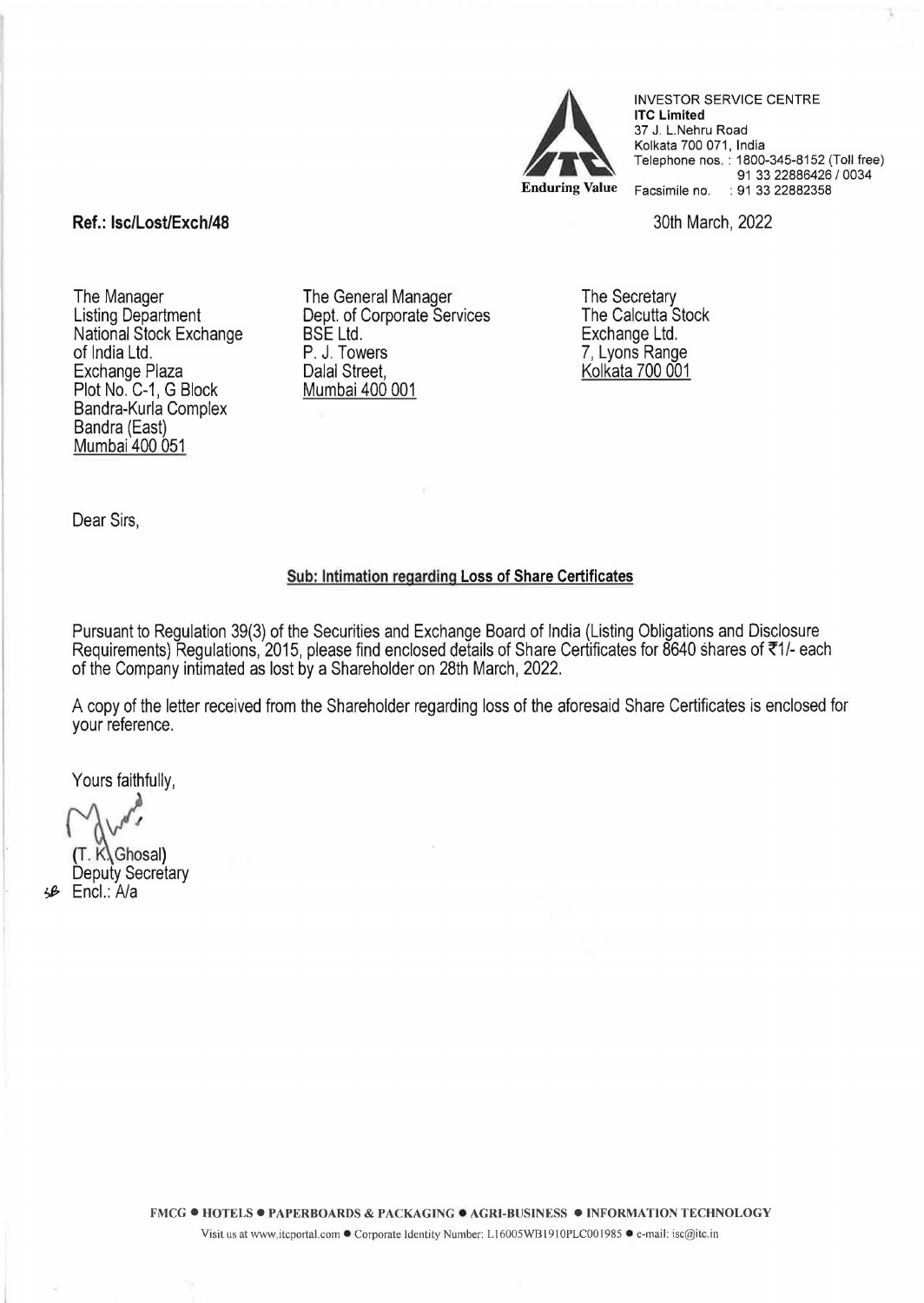| COMPANY NAME       | <b>ITC LIMITED</b>                    |
|--------------------|---------------------------------------|
| SOURCE             | <b>INVESTOR SERVICE CENTRE</b>        |
| LETTER REF NO      | ISC/LOST/EXCH/48                      |
| <b>LETTER DATE</b> | 30/03/2022                            |
| <b>REMARKS</b>     | SHARES REPORTED LOST/STOLEN/MISPLACED |
|                    |                                       |

| <b>LEDGER FOLIO NO</b> | <b>HOLDER NAME</b> | <b>CERTNO</b> | <b>DISTNO FROM</b> | <b>DISTNO TO</b> | <b>NO. OF SHARES</b> |
|------------------------|--------------------|---------------|--------------------|------------------|----------------------|
| 02/09685               | IRANJAN BANERJEE-  | 000004011     | 00000088037311     | 0000008805650    | 00000000019201       |
| 02/09685               | IRANJAN BANERIEE   | 000070218     | 00025078264861     | 0002507827445    | 00000000009601       |
| 02/09685               | IRANJAN BANERJEE   | 000156136     | 00038349482531     | 00038349511321   | 00000000028801       |
| 02/09685               | IRANJAN BANERJEE   | 0002326111    | 0008060278581      | 0008060281460    | 00000000028801       |

 $\leq$